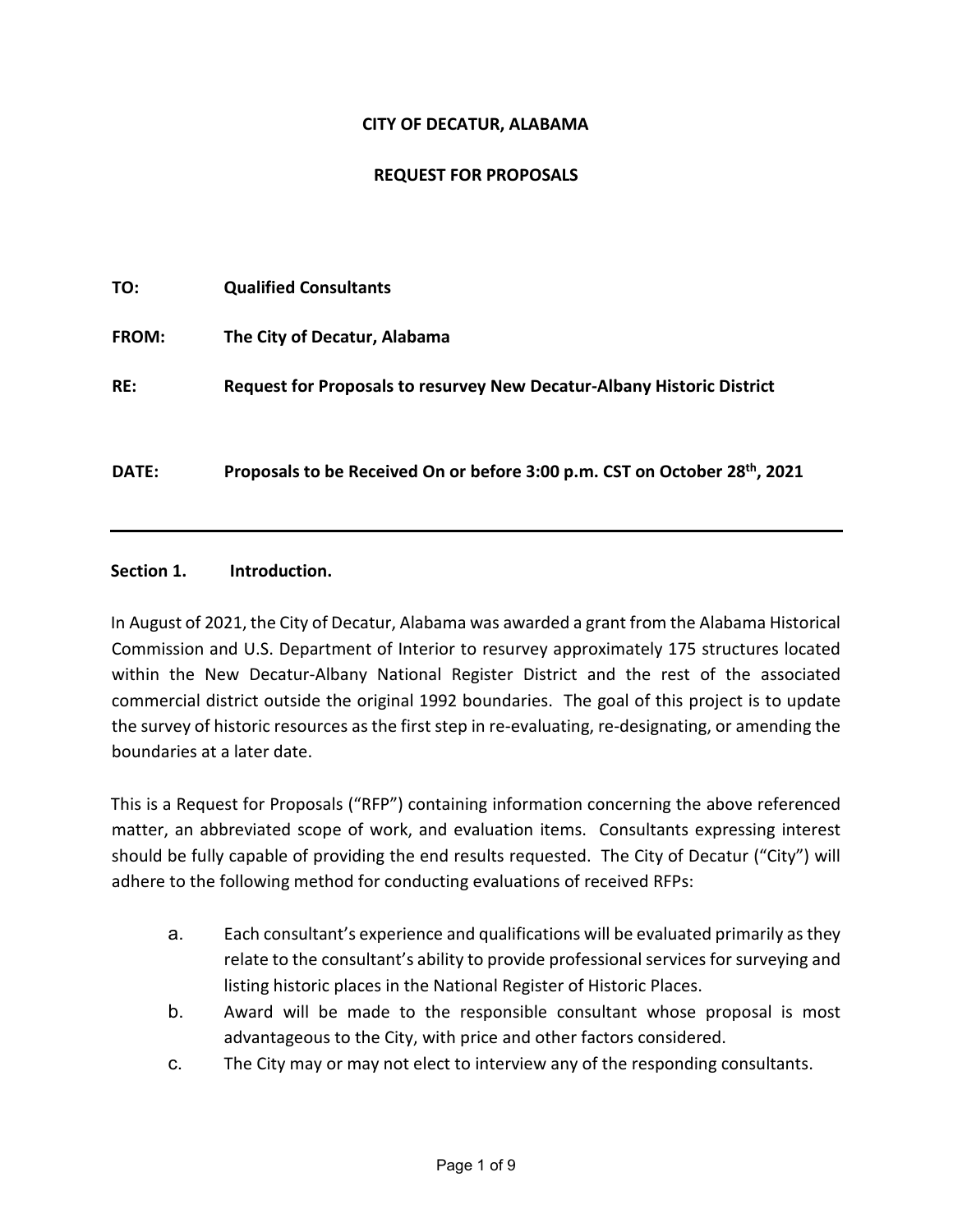- d. The City has exclusive and sole discretion to determine the consultant whose services will be most advantageous to the City, and reserves the right to reject any and all applicants.
- e. Consideration will be given to such matters as contractor integrity, compliance with public policy, record of past performance, and financial and technical resources.

This inquiry is to determine interest and the qualifications of consultants in providing the required professional services. Following the receipt of proposals, a specific consultant or consultants may be selected for additional consideration.

# **Section 2. Project Background**

The New Decatur-Albany Historic District was nominated to the National Register of Historic Places in 1995 with a small boundary increase in 1999. The historically significant buildings are commercial or religious. The district has not been resurveyed since 1995. Its current period of significance is from 1887 to 1941. The district does not have design review, and there have been a significant number of teardowns with vacant lots left behind. At the time of the 1995 survey, there were 47 buildings within the district. The proposed scope of services includes surveying all buildings within this area and determining the condition and character of each as it relates to eligibility for listing within the national register district. The survey will expand the geographic area to include the entire commercial district, which experienced tremendous expansion in it commercial and banking establishments in the post WWII period. The survey will provide a basis for future amendments, as needed, to the existing National Register Nomination. There are four main components to the survey:

- 1) to determine if buildings previously listed as contributing still retain their status (approximately 37 buildings),
- 2) to determine if buildings previously listed as non-contributing are now old enough and have enough integrity to be listed as contributing (approximately 11 buildings),
- 3) to survey a larger geographic area to support any boundary expansion, particularly with an expanded period of significance (approximately 128 buildings),
- 4) to provide professional advice on any possible boundary reductions or even expansion (there is no local design review for this district, thus a significant number of demolitions have occurred, resulting in a large number of parking lots currently) or sufficient number of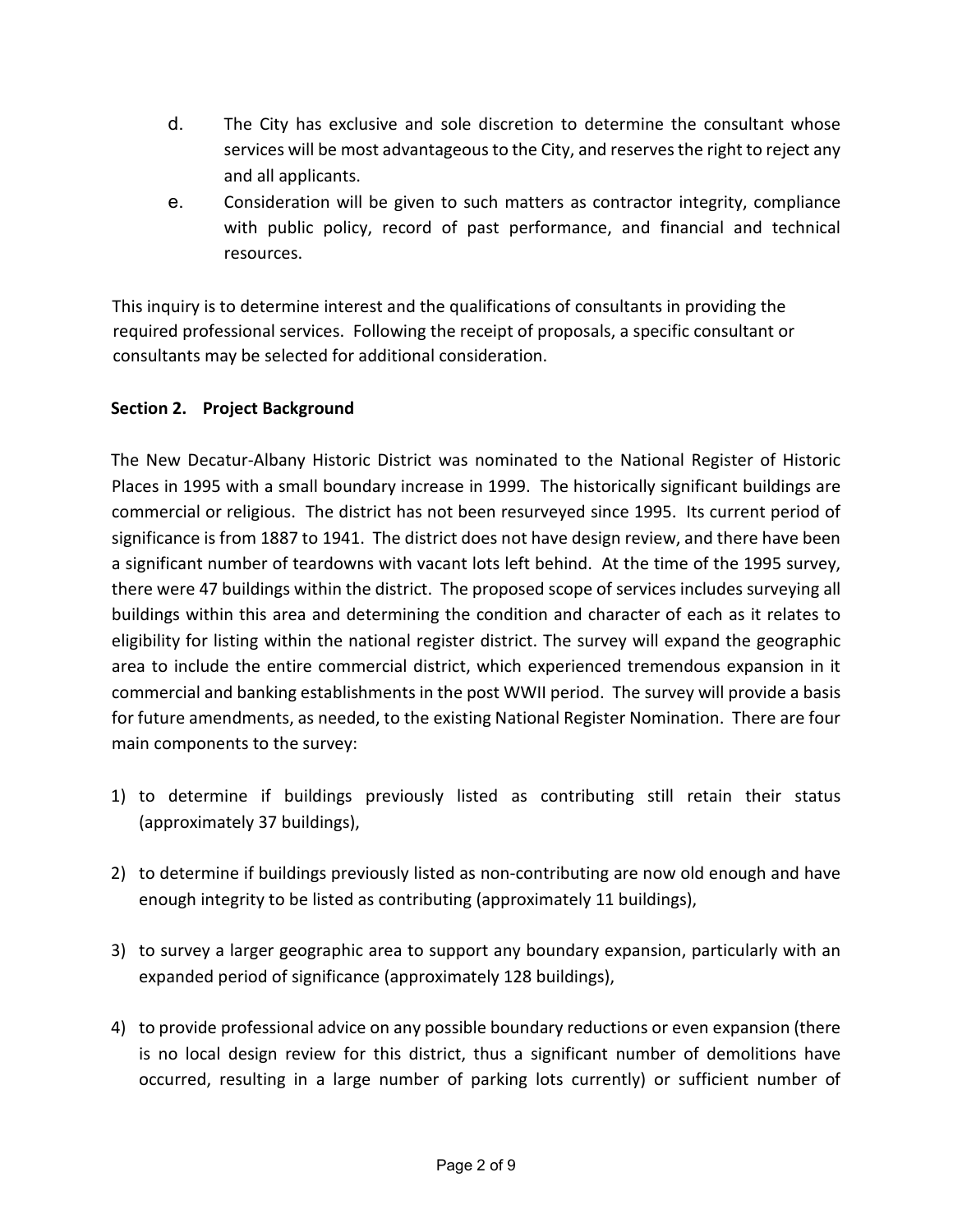potentially new contributing resources that are outside the original period of significance for the 1995/99 nomination.

# **Section 3. Scope of Services**

The City desires to select a consultant to provide professional services in the following general areas:

- 1) Develop a comprehensive survey complete with architectural inventory of all of the buildings, historic landscape features and other historic elements in the New Decatur-Albany National Register District. The existing nomination has approximately 50 buildings documented within the district. AHC survey forms will be completed to fulfil this task. The city would like one or two sentences for each building outlining changes to building facades and when those likely occurred (based primarily on field observations). <https://ahc.alabama.gov/architecturalprograms.aspx>
- 2) Photographic documentation of the district in order to record the current appearance of each structure. Three high resolution digital photo files per a building (one of the façade and one of each oblique, or details if obliques aren't possible) are expected.
- 3) Consultant will be given access to an excel chart with a listing for each address within the historic district which includes current contributing status, build date (per original survey), the original survey number, and the original address (street addresses changed in the 1950s). Consultant will need to upload additional information into the form, including the new contributing or non-contributing status, and all data for the surveyed properties outside the current New Decatur-Albany National Register District boundaries.
- 4) The survey report should focus on updating the period of significance from 1930-1975 and provide justification for both the recommended revised period of significance and any suggested district boundary changes.
- 5) An introduction presentation and a closing presentation of the updated survey to the city government, the Historic Preservation Commission, and the general public.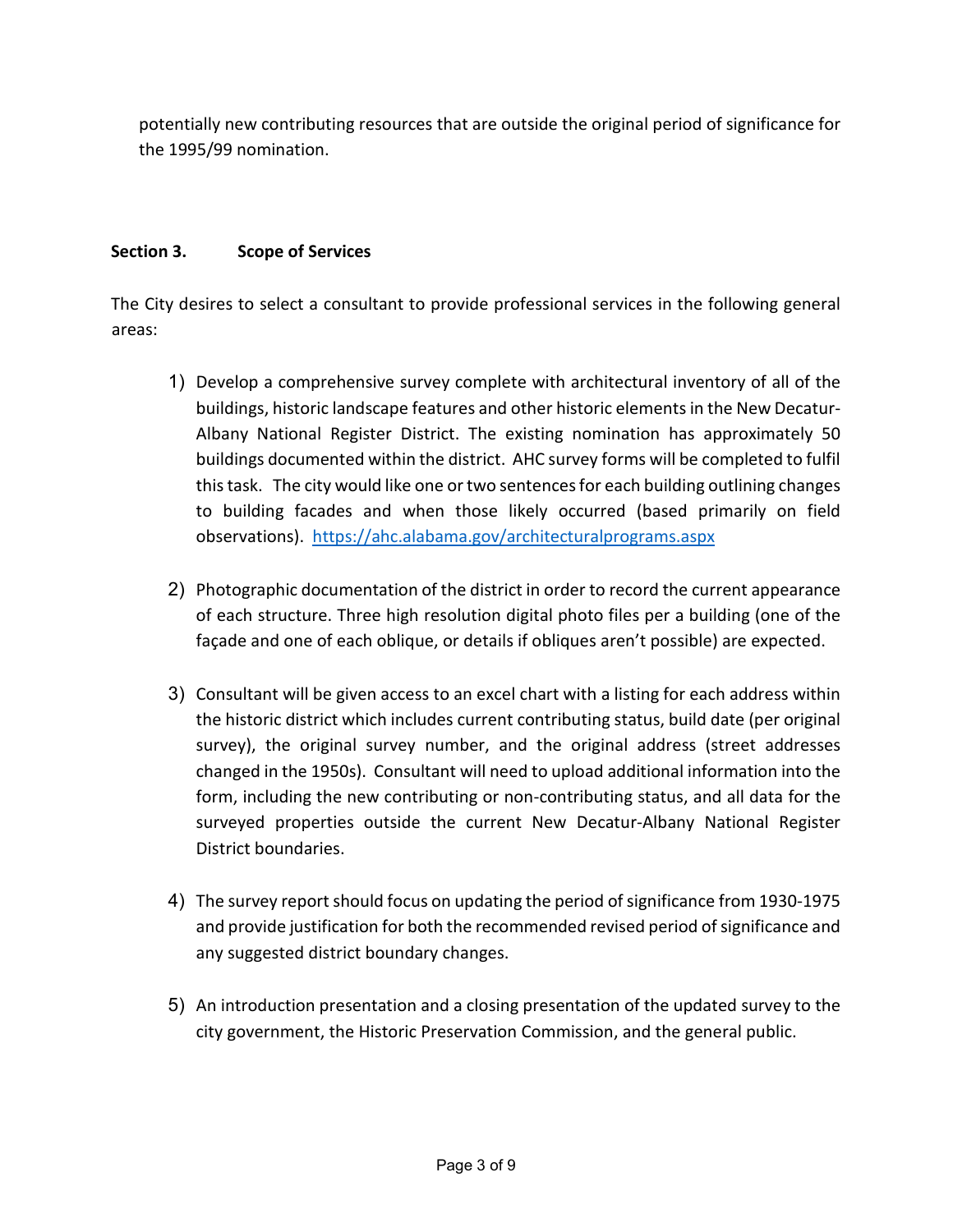6) Submission of the survey to the Alabama Historical Commission and city staff for review and comment.

#### **SCOPE OF WORK**

December 1, 2021 – March 1, 2022

Consultant will hold a public meeting to describe the survey process. All documents related to the historic district in the City's files will be made available to the consultant. Survey will be conducted during this period along with historical research relevant to the district including information in the updated period of significance. Survey work will be required to be completed using AHC Survey Guidelines and AHC Historical Building Survey Form. Ten survey forms for commercial structures will be submitted for review and commentary before the complete survey draft is compiled.

March 1, 2022 – May 1, 2022

Consultant will submit draft survey forms and report to AHC and the City of Decatur and make necessary revisions required by both organizations. After draft review is complete the Consultant will make any changes that were required by the City and the AHC. A draft of the final product should be submitted to and reviewed by both the City and the AHC.

June 1, 2022 – August 1, 2022

The final survey, survey report, and excel chart should be completed and reviewed during this period. The survey report should follow the AHC's requirements laid out in the AHC Architectural Survey Guidelines. All survey sheets and the survey report must meet all the standards set forth in the guidelines, in addition to having the extra material regarding changes over time.

This will not be an "exclusive" contract and should not be construed as such. The City reserves the right, subject to negotiation and agreement, in writing, with the selected consultant, to either expand or limit the scope of services as needed.

The selected consultant will enter into a firm fixed-fee for the entire work paid in incremental steps.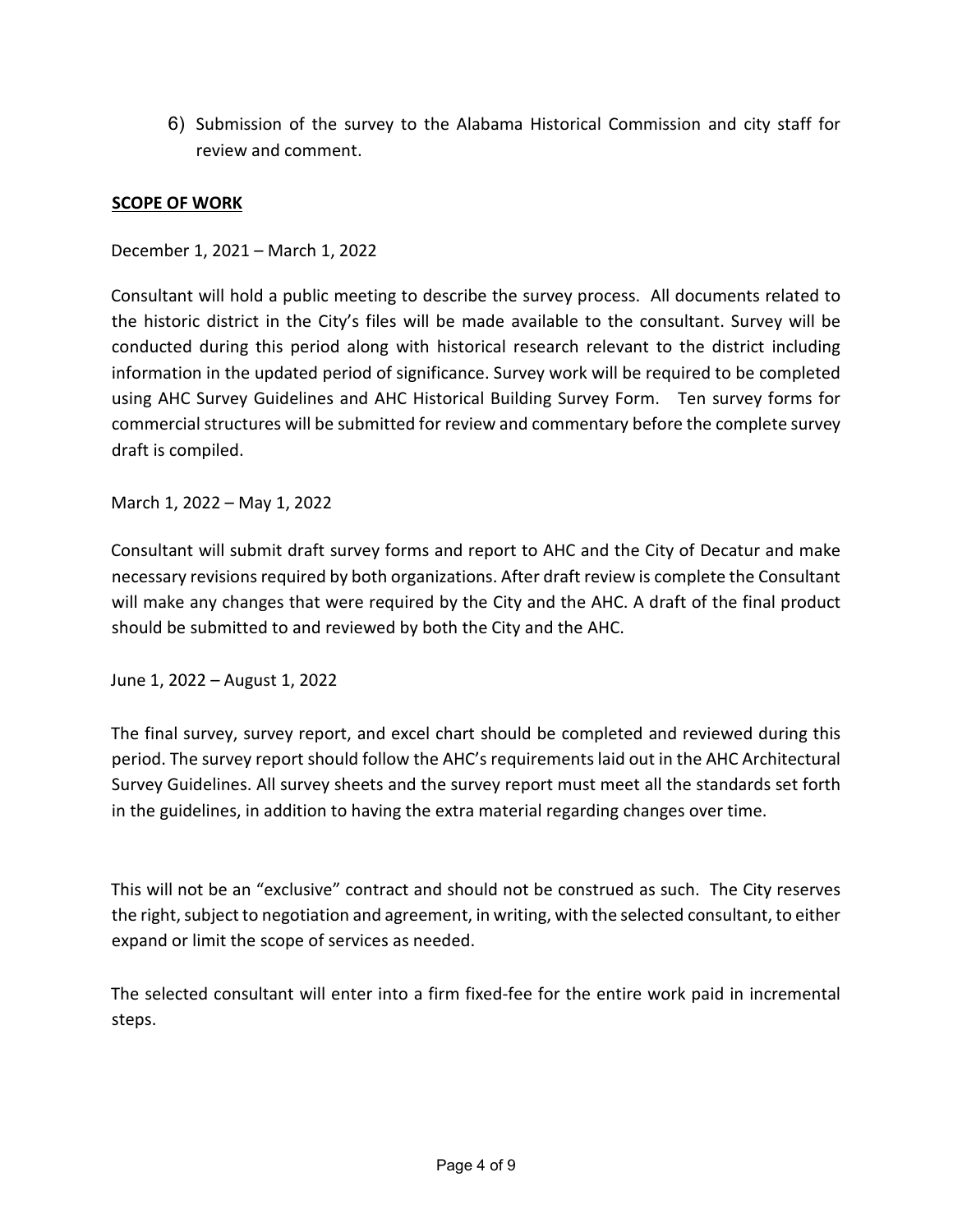### **Section 4. Consultant Qualification and Proposal Requirements**

The selected consultant must be experienced and qualified to provide the required scope of services. To be eligible, the consultant will be required to be licensed and approved for work within the State of Alabama and local business license. The consultant should meet the Secretary of the Interior's Professional Qualifications and Standards for architectural history. The city would like to emphasize that a competitive candidate and/or firm needs to have a qualified architectural historian to perform this scope of services.

The consultant selected must have expertise related to the general Scope of Services set forth in Section 3.

Consultants interested in performing the work will be considered on the basis of a proposal containing information submitted in response to this request.

# **Proposals are due on or before 3:00 p.m. CST on October 28, 2021. Proposals received after this deadline will not be accepted**.

Proposals can be submitted electronically or in hard copy format. No preference will be given to format of submission.

# **Provide three (3) bound copies to:**

**Caroline Swope, Community Planning & Development City of Decatur** P. O. Box 488 Decatur, AL 35602 (256) 476-7520

#### **OR**

**Scan and e-mail a PDF copy of your proposal to [cswope@decatur-al.gov](mailto:cswope@decatur-al.gov) If submitted via email, you are responsible for assuring it was received prior to the deadline via a humangenerated email or phone call.** 

The following information must also be submitted with the proposal on the date indicated above: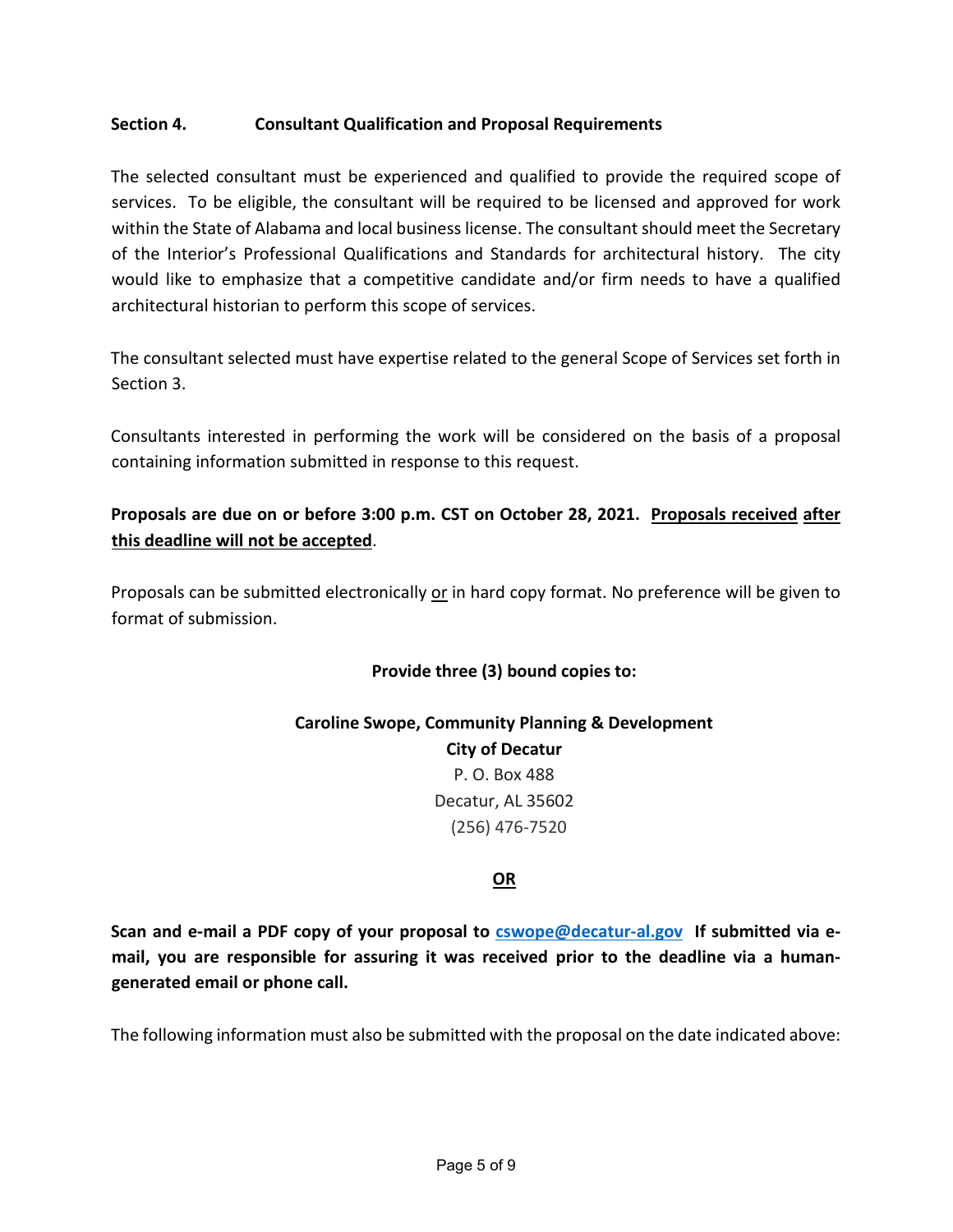- a. Recently Completed Work. Evidence of satisfactory performance of recently completed relative work of the type and kind indicated herein. "Recently completed" means within the last five (5) years. Provide detailed examples of this work, with specific examples of building descriptions, and at least three (3) relevant references.
- b. Experience and Qualifications. A statement of the consultant's qualifications, and specifically the dedicated project staff, to perform the work and years in business should be included. The statement should include the following:
	- (1) The general experience of the dedicated project staff, specifically as it relates to the general Scope of Services set forth in Section 3.
	- (2) The dedicated project staff's specific experience in the fields that the proposed services are requested, his qualifications, years of experience, professional certifications and availability to perform the work and services to be provided.
	- (3) A statement of experience and work of similar nature that the project staff has performed.
	- (4) A list of qualified persons in other disciplines required for the proposed services to be acquired from outside sources, if applicable.
- c. Method of your organization and communication.
	- (1) Discuss your proposed approach to completing the needed services and how you will coordinate those services. Be specific with regard to internal and external communications and quality control. The consultant will be expected to maintain open and continuous lines of communication with the City staff, as well as with various state officials.
	- (2) Discuss how well you have performed on past projects of this type.
- d. Please include a statement as to the consultant's proximity to and familiarity with the City of Decatur.
- e. Please include three professional references for similar projects completed by the dedicated project staff from within the last several years.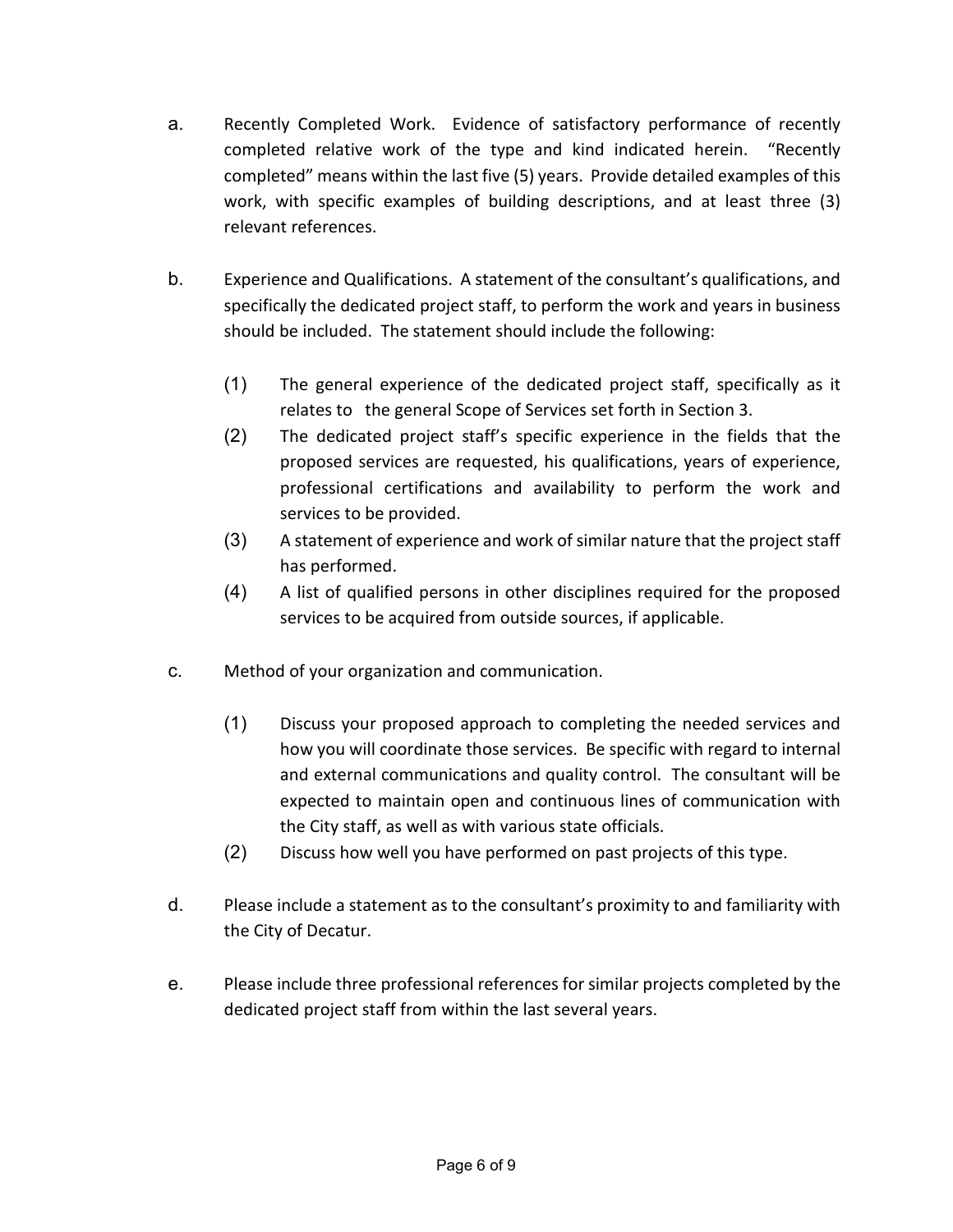f. Please include a statement as to potential general conflicts of interest that would prevent the City from entering into an agreement with you pursuant to this RFP. If none exists, such a statement should be made.

The City reserves the right to reject any proposal and to interview a consultant or multiple consultants as it sees fit. There is no guarantee that a contract award will be made pursuant to this RFP. This RFP may be modified or amended at any time and for any reason in the discretion of the City. Should interviews be required, the selected consultant or consultants will be notified of their interview time, and the interview may be conducted at the Decatur City Hall or over the phone, as determined by the City. Consultants should be prepared to make a ten to fifteen minute presentation, followed by a question and answer period.

Any questions by the consultant related to this RFP should be submitted in writing along with the consultant's proposal. In the interest of fairness and in order to maintain impartiality, the City will not respond to questions from individual consultants during the RFP process.

# **Section 5. Contracting Requirements**

The selected consultant must meet all contracting requirements for the execution of contracts with a public entity in the State of Alabama utilizing funds from local, state, and federal governmental sources. These include, but may not be limited, to the following:

- a. Debarment/Suspension: Consultant may not be debarred or suspended from conducting business with local, state or federal government. Individual and/or firm debarment and suspension status will be verified prior to contract.
- b. Beason-Hammon Contracting Clause and Certification: Executed contracts must contain the following language: "By signing this contract, grant, or other agreement, the contracting parties affirm, for the duration of the agreement, that they will not violate federal immigration law or knowingly employ, hire for employment, or continue to employ an unauthorized alien within the State of Alabama. Furthermore, a contracting party found to be in violation of this provision shall be deemed in breach of the agreement and shall be responsible for all damages resulting therefrom." Consultant will be required to complete and submit a Beason-Hammon Certificate of Compliance prior to selection.
- c. Termination for Cause/Convenience: the following language shall be part of any contract:
	- a. In the event that any of the provisions of this Contract are violated by the Contractor, or by any of his Subcontractors, the Owner may serve written notice upon the Contractor and Surety of its intention to terminate the Contract, such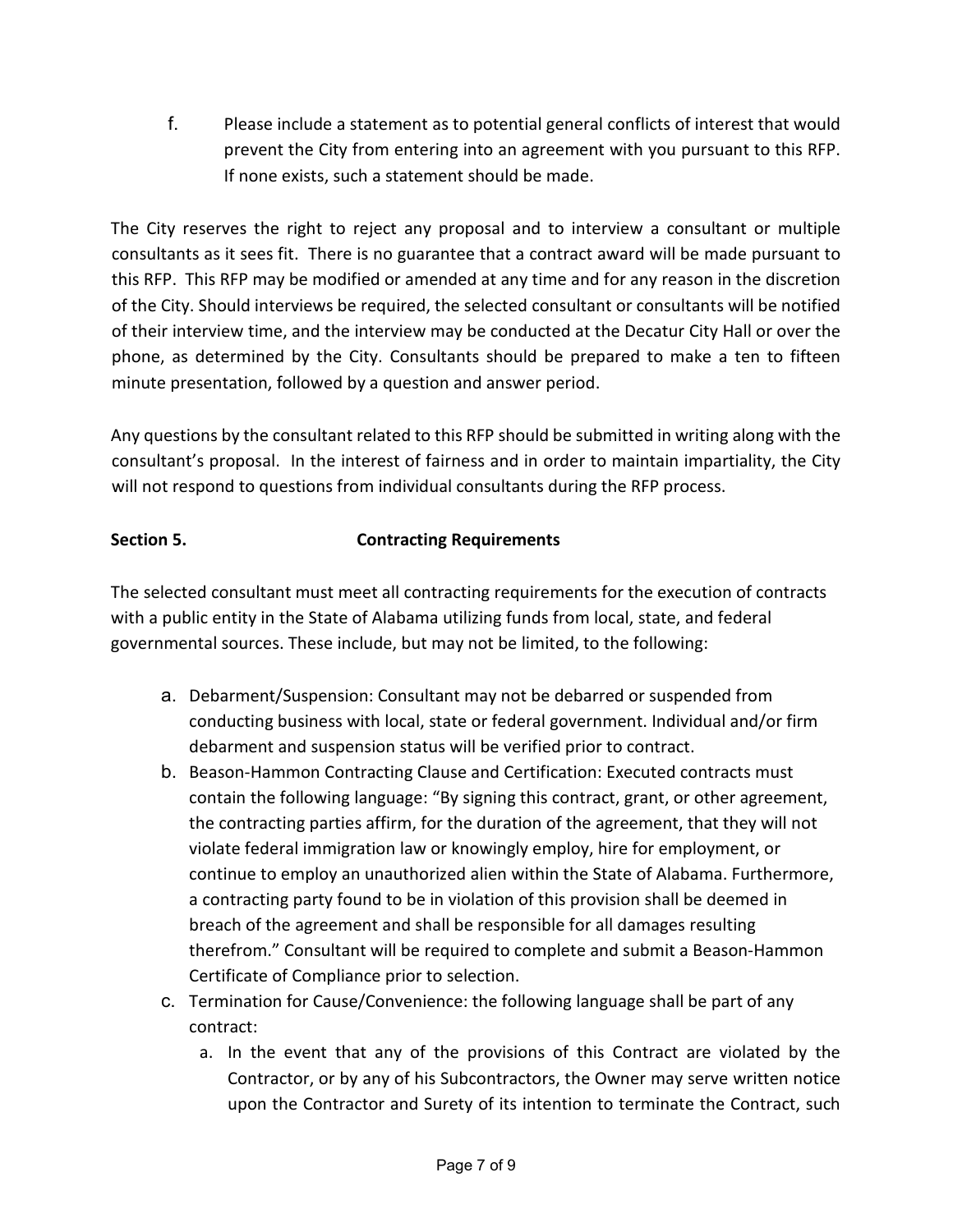notices to contain the reasons for such intention to terminate the Contract, and unless within ten (10) days after the serving of such notice upon the Contractor, such violation or delay shall cease and satisfactory arrangement of correction be made, the Contract shall, upon the expiration of said ten (10) days, cease and terminate. In the event of any such termination, the Owner shall immediately serve notice thereof upon the Surety and the Contractor and the Surety shall have the right to take over and perform the Contract; provided, however, that if the Surety does not commence performance thereof within ten (10) days from the date of the mailing to such Surety of notice of termination, the Owner may take over the work and prosecute the same to completion by contract or by force account for the account and at the expense of the Contractor and the Contractor and his Surety shall be liable to the Owner for any excess cost occasioned by the Owner thereby, and in such event the Owner may take possession of and utilize in completing the work, such materials, appliances and plant as may be on the site of the work and necessary therefore.

b. The Owner may terminate this contract at any time by giving at least ten (10) days notice in writing to the Contractor. If the contract is terminated by the Owner as provided herein, the Contractor will be paid for the time provided and expenses incurred up to the termination date.

d. Federal regulations:

Grant awards from AHC are made with federal funds received from the Department of the Interior. Because the grant dollars are federal in origin, grant recipients and contractors must comply with applicable federal regulations regarding the use and administration of federal funds.

● Code of Federal Regulations. The following Federal regulations are incorporated by reference into this Agreement (full text can be found at [http://www.ecfr.gov:](http://www.ecfr.gov/))

a) Administrative Requirements:

*2 CFR, Part 200 – Uniform Administrative Requirements, Cost Principles, and Audit Requirements for Federal Awards, in its entirety;*

b) Determination of Allowable Costs:

*2 CFR, Part 200 – Uniform Administrative Requirements, Cost Principles, and Audit Requirements for Federal Awards, Subpart E;* and

c) Audit Requirements:

*2 CFR, Part 200 – Uniform Administrative Requirements, Cost Principles, and Audit Requirements for Federal Awards, Subpart F.*

d) Code of Federal Regulations/Regulatory Requirements: